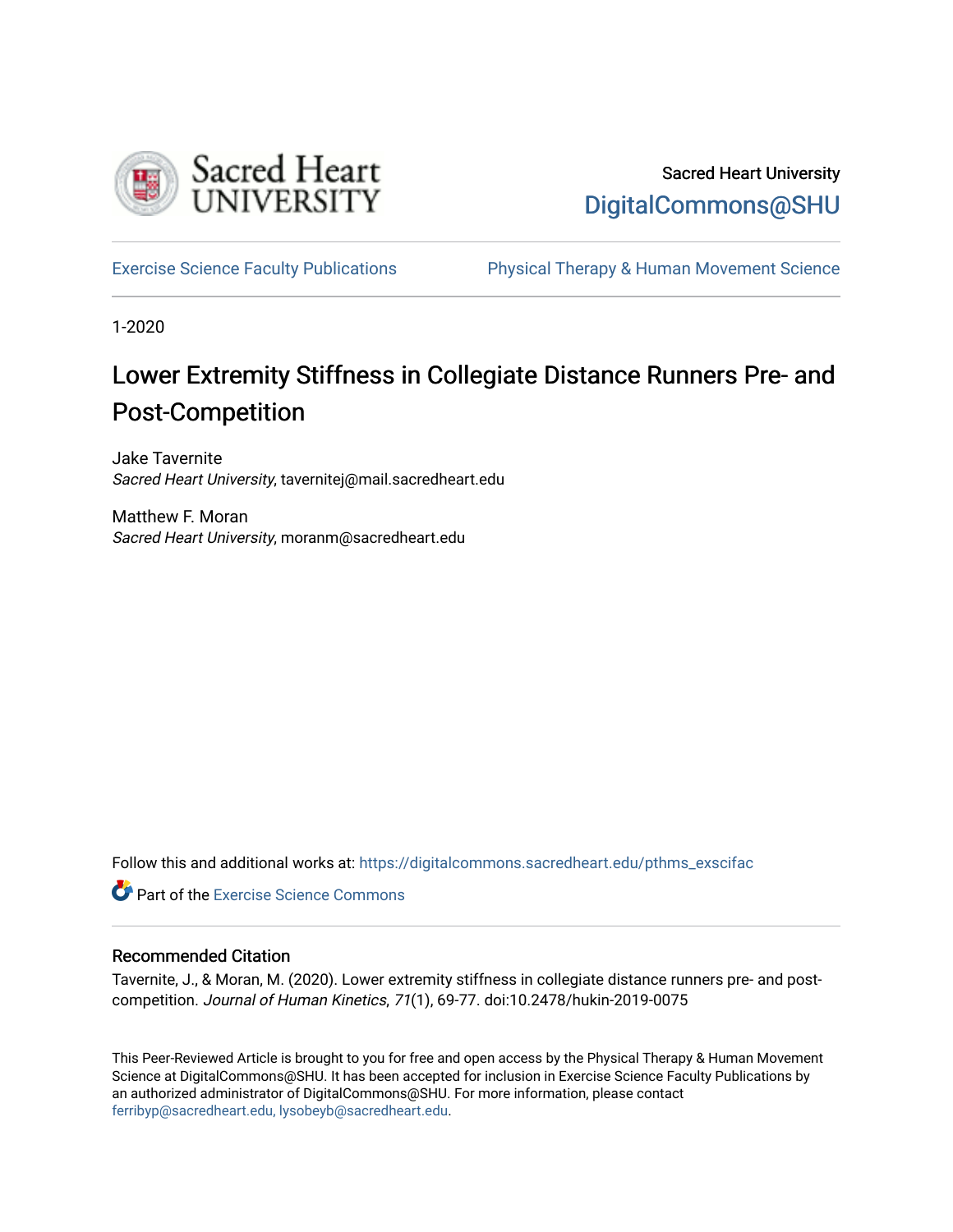

sciendo

# **Lower Extremity Stiffness in Collegiate Distance Runners Pre- and Post-Competition**

# *by Jake P. Tavernite1, Matthew F. Moran1*

*Previous evidence has suggested that there is a relationship between leg stiffness and improved running performance. The purpose of this investigation was to determine how leg stiffness of runners was influenced in the 24 and 48 hour period following a cross country race. Twenty-two collegiate cross-country runners (13 males, 9 females, 19.5 ± 1.4 yr) were recruited and participated in the study. Leg stiffness was assessed 24 hours before and after a race as well as 48 hours post-race. Three jumping protocols were conducted: 1) a static jump, 2) a countermovement jump, and 3) a vertical hopping test. Two embedded force plates (1000 Hz) were utilized to measure ground reaction forces for each test and a metronome was utilized to maintain hopping frequency (2.2 Hz). A significant main effect was found for a static jump, a countermovement jump and leg stiffness. Leg stiffness was significantly reduced 24 hours post-race (pre-race 36.84 kN·m-1, 24h post 33.11 kN·m-1, p < 0.05), but not 48 hours post-race (36.30 kN·m-1). No significant differences were found in post-hoc analysis for the squat jump, countermovement jump height and the eccentric utilization ratio. Following a cross-country race, leg stiffness significantly declined in a group of collegiate runners in the immediate 24 hours post-race, but returned to baseline 48 hours post-race. Sport scientists and running coaches may be able to monitor leg stiffness as a metric to properly prescribe training regiments.* 

*Key words: hopping, fatigue, running performance, neuromuscular characteristics, stretch-shortening cycle (SSC).* 

# **Introduction**

During running and hopping, the body can be modeled as a spring-mass system when rebounding from the ground (Cavagna et al., 1988). Energy is stored and released from the lower extremities when they deform (Butler et al., 2003). To utilize this energy, some stiffness of the extremity is required (Butler et al., 2003). Stiffness contributes to the rebound of energy during the stretch-shortening cycle (SSC) (Butler et al., 2003). Although Watsford et al. (2010) have associated increased stiffness with injury in athletics, recent evidence suggests a relationship between increased lower extremity stiffness and enhanced athletic performance, specifically in distance running (Barnes et al., 2013, 2015; Spurrs et al., 2003). Barnes et al. (2015) reported that warming up with a weighted vest resulted in an increased

running velocity as well as improved running economy. They attributed these improvements to an increase in leg stiffness. Spurrs et al. (2003) also reported an increase in leg stiffness and improved 3-km running times when male distance runners completed a 6-week plyometric training program. Similar changes in leg stiffness were reported when runners followed a 6-week hill interval program (Barnes et al., 2013). During a nine week plyometric intervention, Saunders et al. (2006) attributed improvements in running economy of highly trained runners to increased muscletendon stiffness. Arampatzis et al. (2001) evaluated leg stiffness during drop jumps and found that increased stiffness was associated with increased rebound velocity.

Many of the previously mentioned

 *Authors submitted their contribution to the article to the editorial board. Accepted for printing in the Journal of Human Kinetics vol. 71/2020 in January 2020.* 

<sup>1 -</sup> *Sacred Heart University, College of Health Professions, Department of Physical Therapy & Human Movement Science, Motion Analysis Laboratory. 5151 Park Avenue. Fairfield, USA.*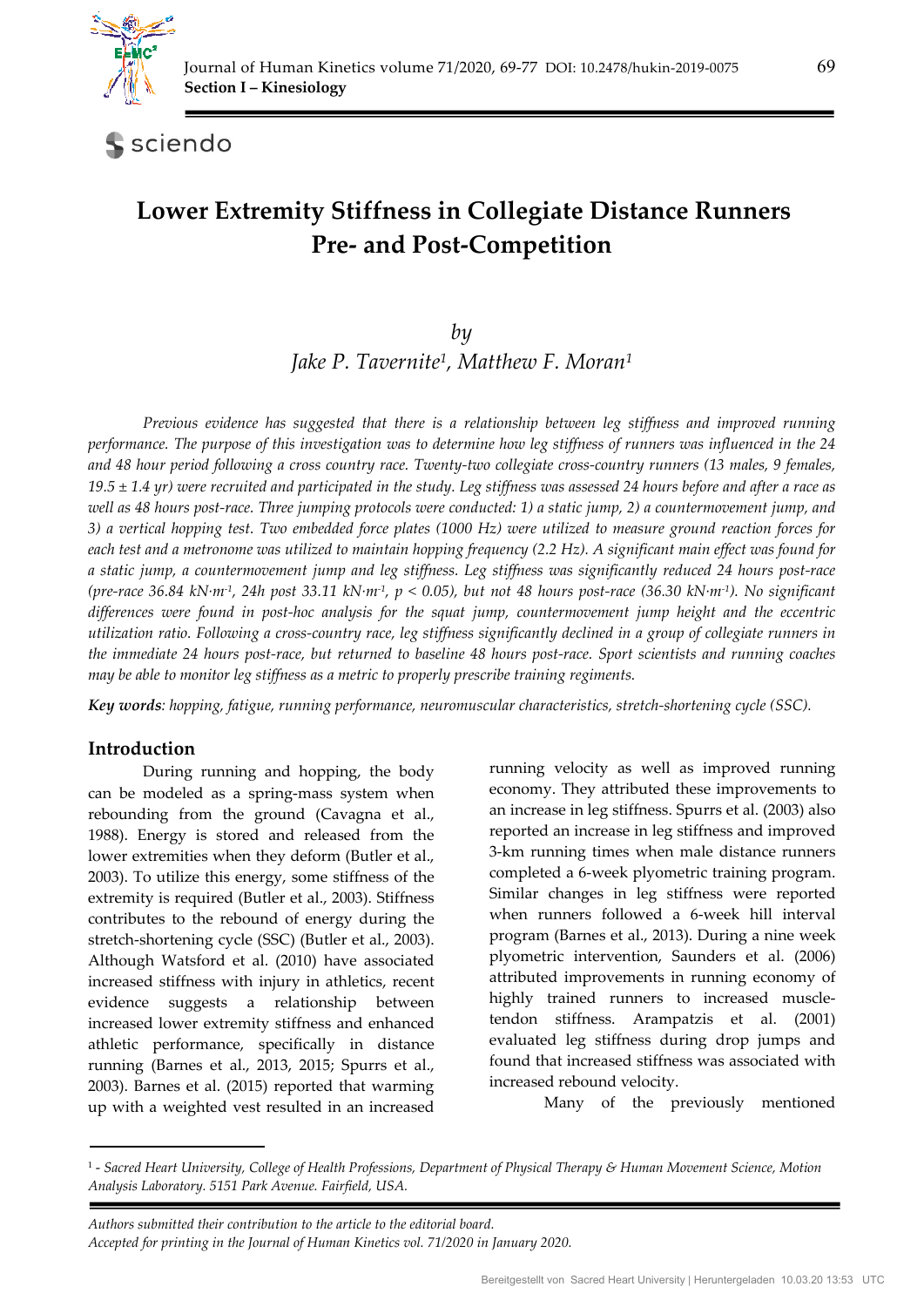studies suggest that increased stiffness is associated with improved running economy (Barnes et al., 2013, 2015; Saunders et al., 2006; Spurrs et al., 2003). Running economy is a factor closely related with running performance (Conley and Krahenbuhl, 1980; Conley et al., 1984). Conley and Krahenbuhl (1980) concluded that in a nationally prominent 10 km race, 65.4% of the variation in performance of highly trained athletes with similar maximal aerobic power (VO2max) could be explained by running economy. Since running economy is positively impacted by leg stiffness and running performance is influenced by running economy, leg stiffness is a valuable metric to assess in distance runners.

Lower extremity stiffness can be biomechanically assessed through vertical jump tests, which are relatively quick and nonstrenuous. McGuigan et al. (2006) described the eccentric utilization ratio (EUR), which is computed from performance of two types of jumps, a squat jump (SJ) and a countermovement jump (CMJ). Jump height and peak power are determined and used to compute the EUR. Another method to assess stiffness is the fivejump test (Saunders et al., 2006). With this assessment, the participant completes five straight leg jumps, while instructed to jump as high as possible and with as little ground contact as possible. Farley et al. (1991) used a similar procedure in order to estimate effective vertical stiffness (k) of the lower extremity muscle-tendon system. Due to the spring-mass model (Cavagna et al., 1988), k can be calculated from the vertical ground reaction force (vGRF) exerted on a force plate during ground contact time.

Although several studies have investigated changes in leg stiffness in runners in response to training or warm up procedures (Arampatzis et al., 2001; Barnes et al., 2013, 2015; Saunders et al., 2006; Spurrs et al., 2003), few studies, if any, have measured changes in leg stiffness due to competition (i.e., race). For example, Hunter and Smith (2007) measured vertical leg stiffness towards the beginning and the end of a one-hour high-intensity run. They found a non-significant decrease in leg stiffness towards the end of the race compared to the beginning. Similar to Hunter and Smith (2007), the relationship between fatigue and leg stiffness

has been studied, but only within the same laboratory session (Morin et al., 2006). Current literature lacks information on the influence of fatigue on leg stiffness across multiple days especially in response to competition. Therefore, the current investigation seeks to answer the following research question: how will lower extremity stiffness change during the two days following an exhaustive competition? It was hypothesized that lower extremity stiffness would decrease significantly the day after the exhaustive competition.

## **Methods**

## *Participants*

Twenty-two active Division I collegiate cross-country runners (13 males, 9 females,  $19.5 \pm$ 1.4 yr) (Table 1) were recruited, granted informed consent and volunteered for this study. Participants completed a short Health History Questionnaire prior to participation and were free of any history of major medical issues including metabolic and cardiovascular diseases, vestibular disorders, or musculoskeletal problems. All participants were members of the university's cross-country team and were medically cleared to participate in the study. In addition, any individuals who had surgery or an injury that prevented participation in physical activity within the last six months of the study were excluded. All study methods were submitted to and approved by the university's institutional review board.

## *Design and Procedures*

To determine the changes in leg stiffness of runners in response to a cross-country race, participants were tested over the course of three sessions spread over four days (Figure 1). Three jumping protocols were conducted to access leg stiffness: 1) the SJ, 2) the CMJ, and 3) the vertical hopping test (HT). The first day of testing was conducted 24 hours prior to competition. On day two, each participant competed in a cross country race (5 km for women, 8 km for men). 24 and 48 hours following competition participants reported for the same testing procedure as on day one.

Each participant was familiarized with the testing procedure one week prior to testing. Each participant completed a 5-min self-paced warm-up on a stationary bike (Monark 828E; Vansbro, Sweden). Participants then performed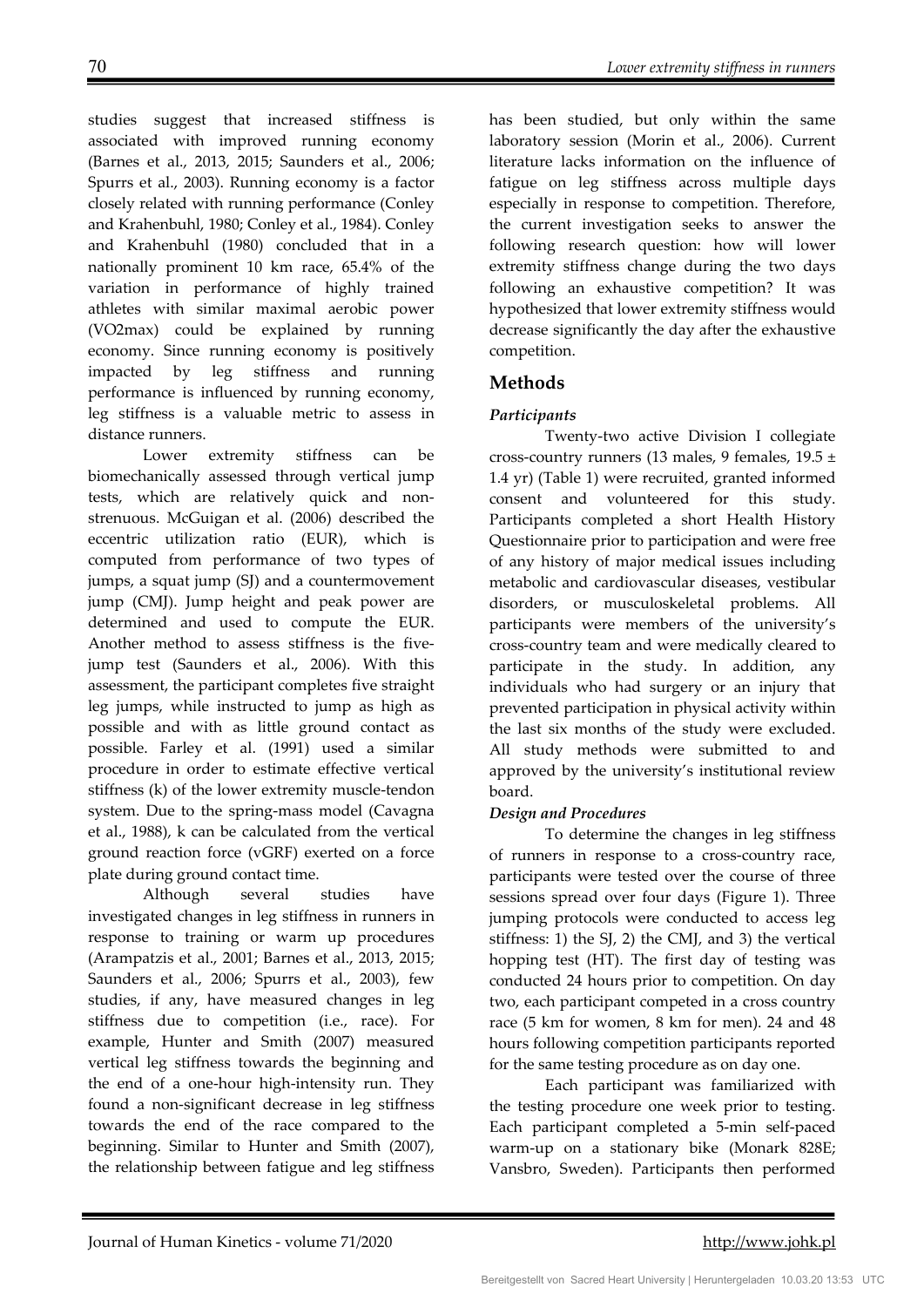three SJs and three CMJs (30 s of rest intervals between jumps) on two embedded force plates (AMTI Optima OPT464508; Watertown, MA) sampled at 1000 Hz. The fourth jump was recorded if two jump heights in the set were outside of a threshold of 2.5 cm (Carroll et al., 2018). During each jump, participants positioned a plastic dowel across their shoulders to prevent arm swing which has been reported to influence jump performance (Figure 2) (Harman et al., 1990). Participants performed the SJ by flexing the knees to 90<sup>°</sup> and holding for three seconds prior to maximally jumping on a command. In the CMJ, rather than holding the position for three seconds, participants jumped immediately following the knee flexion. Participants then performed the HT in which they completed 10 s of in-place, bilateral straight leg maximal hopping. Participants were instructed to hop as high as possible without pausing in between and hopped in sync with a digital metronome (Metronome, ONYX Apps) set to 2.2 Hz. Footwear was controlled across all testing days.

#### *Statistical Analysis*

Vertical ground reaction force (*v*GRF) data were exported and processed via a custom script written in GNU Octave Version 4.3 (Eaton et al., 2016). *v*GRF data from both force plates were filtered using a 4<sup>th</sup> order Butterworth lowpass filter (cutoff frequency = 50 Hz) and summed. Subsequently, the following variables were calculated and averaged from the three trials of SJ and CMJ *v*GRF data: peak concentric force (N), rate of force development (N/s), impulse (Ns), takeoff velocity (m/s), peak power (N/s), peak landing force (N), and jump height (cm). Peak power was then normalized using body mass. The eccentric utilization ratio (EUR) was computed from the ratio between CMJ peak power and SJ peak power (McGuigan et al., 2006). Leg stiffness (*k*) was calculated from *v*GRF during ground contact time of the  $5<sup>th</sup>-7<sup>th</sup>$  hop from the HT as previously described by Farley et al. (1991). A threshold of 2 N was used to define the takeoff and landing. The following equations were used to find the resonant period of vibration  $(\omega)$  and subsequently *k* using the period  $(T)$  of the  $5<sup>th</sup>-7<sup>th</sup>$ hop and mass (*M*) :

$$
\omega = \frac{2\pi}{T}
$$

$$
k = M * \omega^2
$$

Differences in SJ height, CMJ height, EUR, and leg stiffness were assessed for significance using a repeated measures ANOVA over the course of three testing days. Gender was included as a covariate within the ANOVA. Post-hoc analysis was used to test the mean differences for significance between days. The level of significance was set a priori at  $\leq$  0.05. Minimal detectable change (MDC) was calculated for *k*  with a 95% level of confidence using methods previously described (Gardinier et al., 2013; Price et al., 2017).

### **Results**

Descriptive statistics were computed for all dependent variables (Table 2). Results of the repeated measures ANOVA revealed significant main effects for leg stiffness, but not for SJ height, CMJ height, nor the EUR.

The Mauchly's test for sphericity indicated that the assumption of sphericity for the SJ was met, X2(2) = 3.52, *p* > 0.05, but there was no significant main effect on SJ height over the three days  $F(2, 42) = 1.82, p > 0.05$ .

According to the Mauchly's test, the assumption of sphericity for CMJ height was met,  $X2(2) = 3.03$ ,  $p > 0.05$ . There was no significant main effect on CMJ height, F(2, 42) = 3.48, *p* > 0.05.

The Mauchly's test indicated that the assumption of sphericity for the EUR was met,  $X2(2) = 2.93$ ,  $p > 0.05$ , although no significant main effect on the EUR during the three days was found, F(2, 42) = 1.64, *p* > 0.05.

 The Mauchly's test confirmed that the assumption of sphericity was met for *k*, X2(2) = 2.85,  $p > 0.05$ . Moreover, there was a significant main effect on  $k$  over the three days  $F(2, 42) =$ 3.901, *p* = 0.028 (Figure 3). *k* decreased significantly from  $36.84 \pm 4.96$  kN·m<sup>-1</sup> to  $33.11 \pm$ 8.05 kN·m-1 from 24 h pre-race to 24 h post-race (*p* = 0.025) and then increased significantly from 24 h post-race to 48 h post-race (36.30 ± 6.88 kN·m-1), (*p* = 0.017). No significant difference was found from 24 h pre-race to 48 h post-race, *p* > 0.05. MDC was calculated for test-retest reliability of *k* (9.06 kN·m-1). Hopping frequency was calculated and tested to verify whether there were deviations throughout the three days. No significant difference in hopping frequency was found during the post-hoc analysis,  $F(2, 42) = 2.07$ ,  $p >$ 0.05.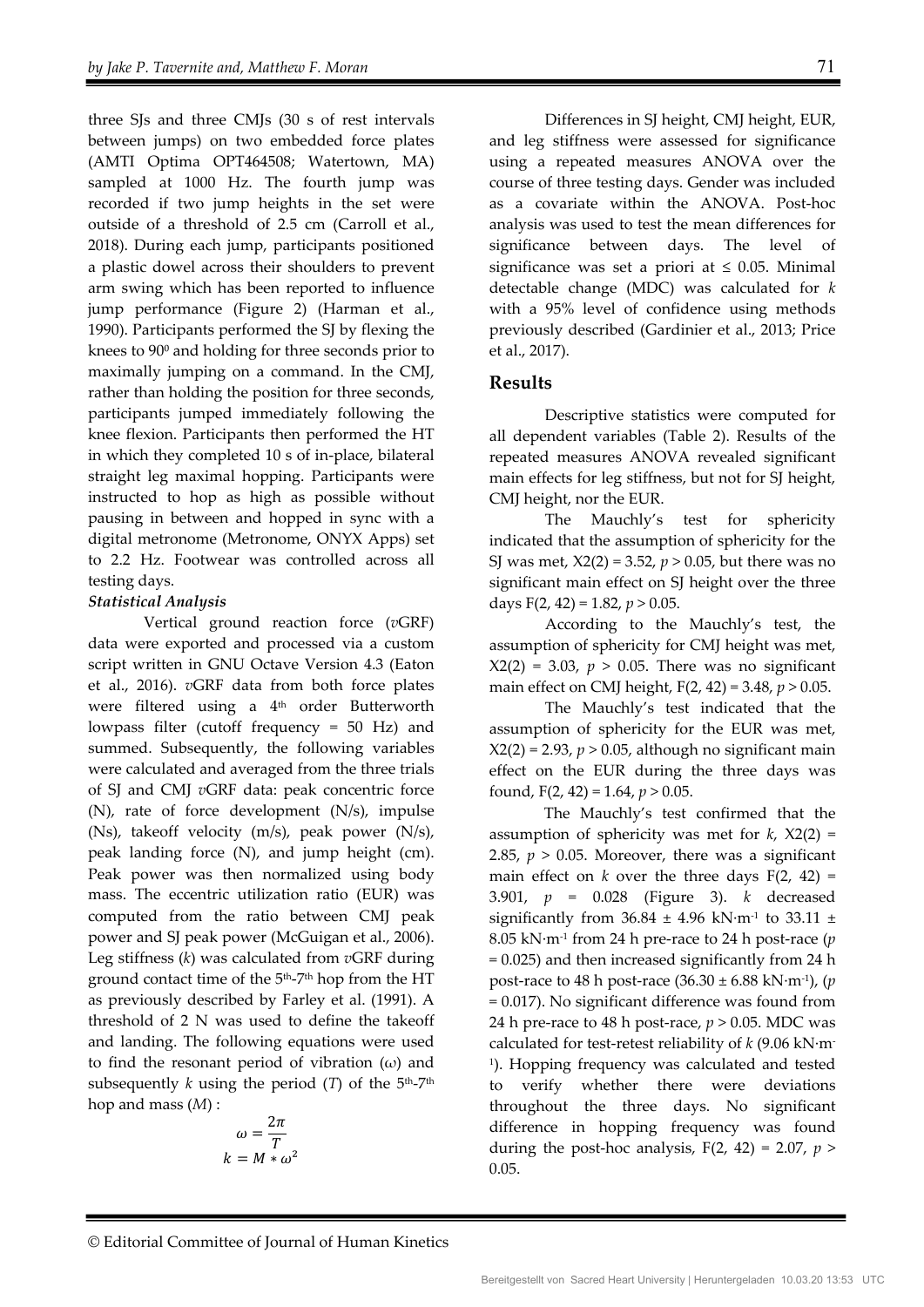#### **Table 1**.

*Sex, age, body mass, height and weekly running volume for the 22 participants. Data expressed as mean ± standard deviation.* 

| Sex                                  | 13 M, 9 F       |
|--------------------------------------|-----------------|
| Age $(yr)$                           | $19.5 \pm 1.4$  |
| Mass (kg)                            | $61.2 \pm 6.3$  |
| Body Height (m)                      | $1.7 \pm 0.1$   |
| Weekly Running Volume $(km·wk^{-1})$ | $84.5 \pm 51.2$ |

#### **Table 2.**

*Squat jump (SJ) height, countermovement jump (CMJ) height, eccentric utilization ratio (EUR), and leg stiffness (k) were computed over three testing days* 

 *(pre-race, 24 h post-race and 48 h post-race). \*Significant difference between pre-race (24 h) and post-race (24 h). #Significant difference between post-race (24 h) and post-race (48 h).* 

|                                   | Pre-Race $(24 h)$  | Post-Race $(24 h)$            | Post-Race (48 h) |  |
|-----------------------------------|--------------------|-------------------------------|------------------|--|
| SJ Height (cm)                    | $26.89 \pm 5.54$   | $25.99 \pm 5.65$              | $27.19 \pm 5.63$ |  |
| CMJ Height (cm)                   | $30.81 \pm 5.79$   | $29.89 \pm 6.06$              | $31.44 \pm 6.47$ |  |
| EUR                               | $1.23 \pm 0.1$     | $1.20 \pm 0.09$               | $1.22 \pm 0.1$   |  |
| $k$ (kN $\cdot$ m <sup>-1</sup> ) | $36.84 \pm 4.96^*$ | $33.11 \pm 8.05$ <sup>*</sup> | $36.30 \pm 6.88$ |  |
|                                   |                    |                               |                  |  |



#### **Figure 1.**

*Twenty-two collegiate cross country runners were tested over four days (24 h pre-race, 24 h post-race, and 48 h post-race). Participants performed the same testing battery (squat jump, countermovement jump, and hopping test) under identical testing conditions.*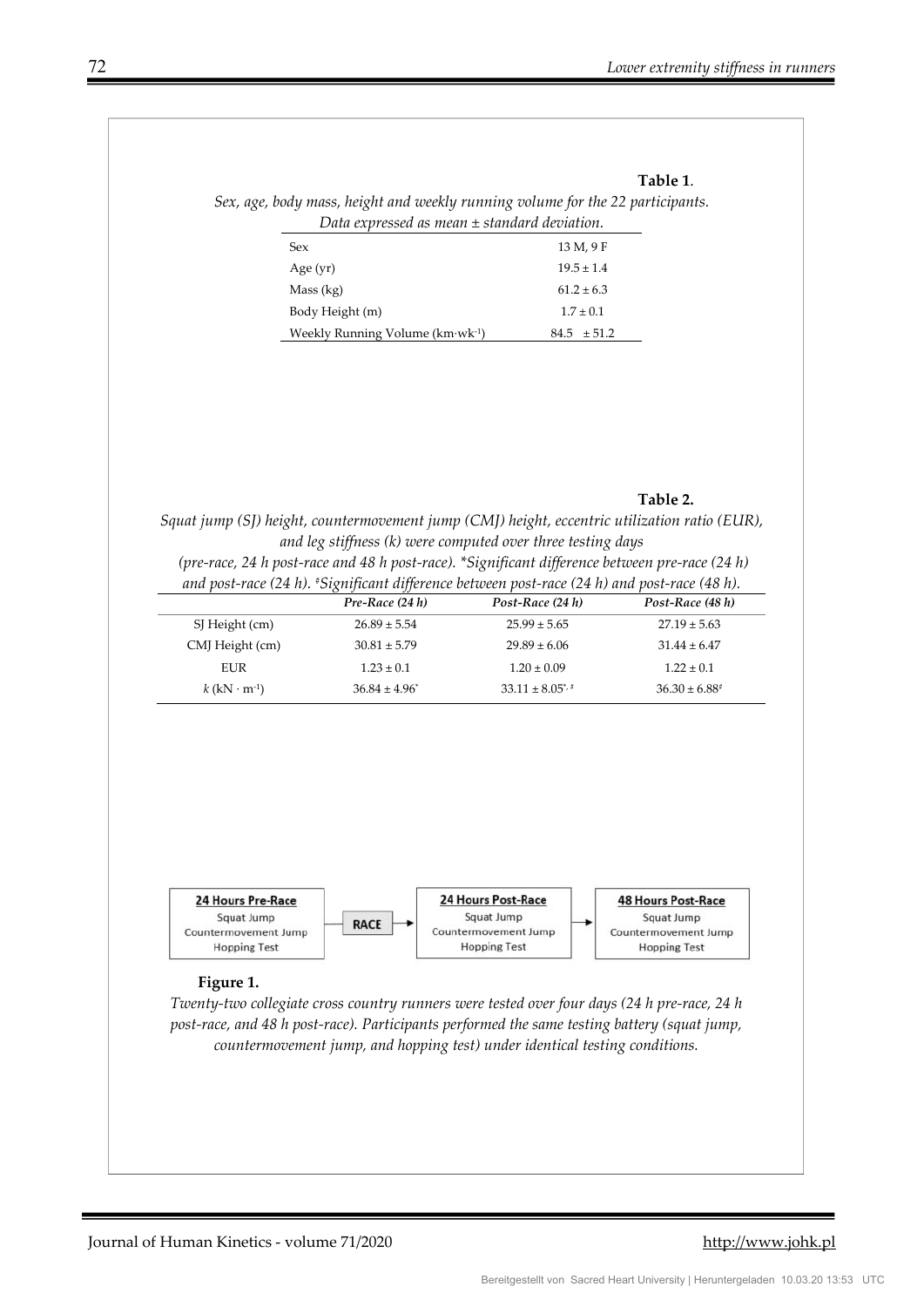

*Leg stiffness (k*) *calculated from ground contact time over three days of testing (24 h pre-race, 24 h post-race, and 48 h post-race). Error bars represent standard error of the mean. From 24 h pre-race to 24 h post-race k decreased significantly\* (36.84 ± 4.96 kN·m-1 to 33.11 ± 8.05 kN·m-1) and then increased significantly# from 24 h post-race to 48 h post-race (36.30 ± 6.88 kN·m-1).*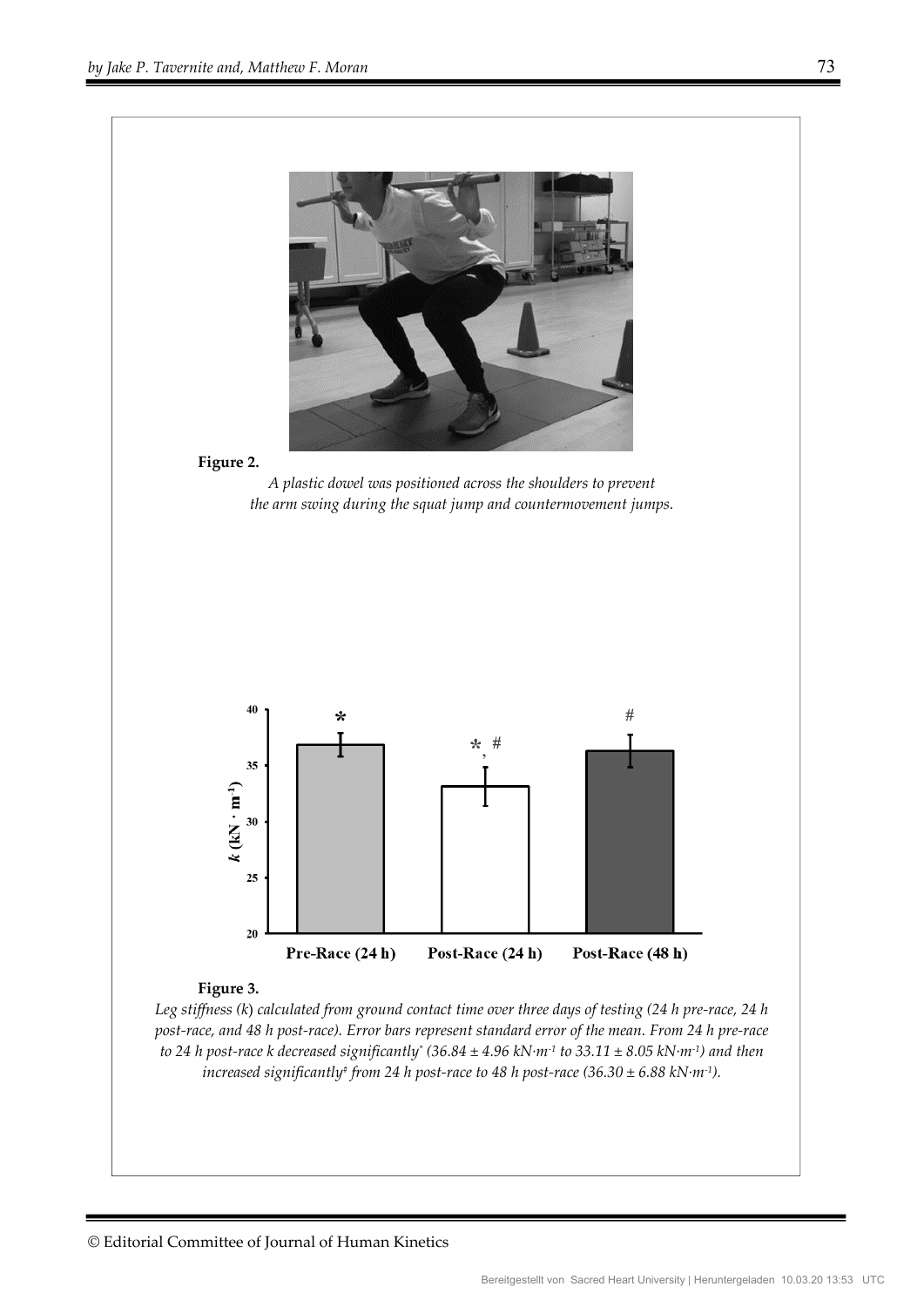

## **Discussion**

This study aimed to observe and record how leg stiffness changed in response to an exhaustive competition. The findings of this study support the hypothesis that lower extremity stiffness significantly decreased in the 24 hours after a cross country race, but returned to baseline within 48 hours post-race. Specifically, k decreased significantly after the race and then increased significantly two days following the race. Although leg stiffness was significantly reduced as a result of racing, no other jumping measures (SJ height, CMJ height, and EUR) demonstrated any significant changes from baseline.

Previous published reports have equivocal findings with regard to the acute changes in leg stiffness as a result of athletic performance (Avela et al., 1999; Horita et al., 1999; Hunter and Smith, 2007; Nicol et al., 2007). For example, Hunter and Smith (2007) reported decreased vertical leg stiffness following a onehour high-intensity run. Nicol et al. (2007) found decreased SSC performance in response to a marathon. SSC performance was assessed using a sprint test, a CMJ, a drop jump, and a forward five hop test. These two studies are in agreement with our results, however, stiffness was only assessed at the end or immediately following the exhaustive bout. Although these researchers did not assess SSC performance in the days following the run, there is evidence that recovery is bimodal with a secondary decline in performance two to three days after exercise (Avela et al., 1999; Horita et al., 1999; Nicol et al., 2007). Faulkner et al. (1993) suggested that the two declines in SSC performance were due to two separate injuries. The first of which was mainly mechanical and the secondary injury was more of an inflammatory response. Given that participants in this study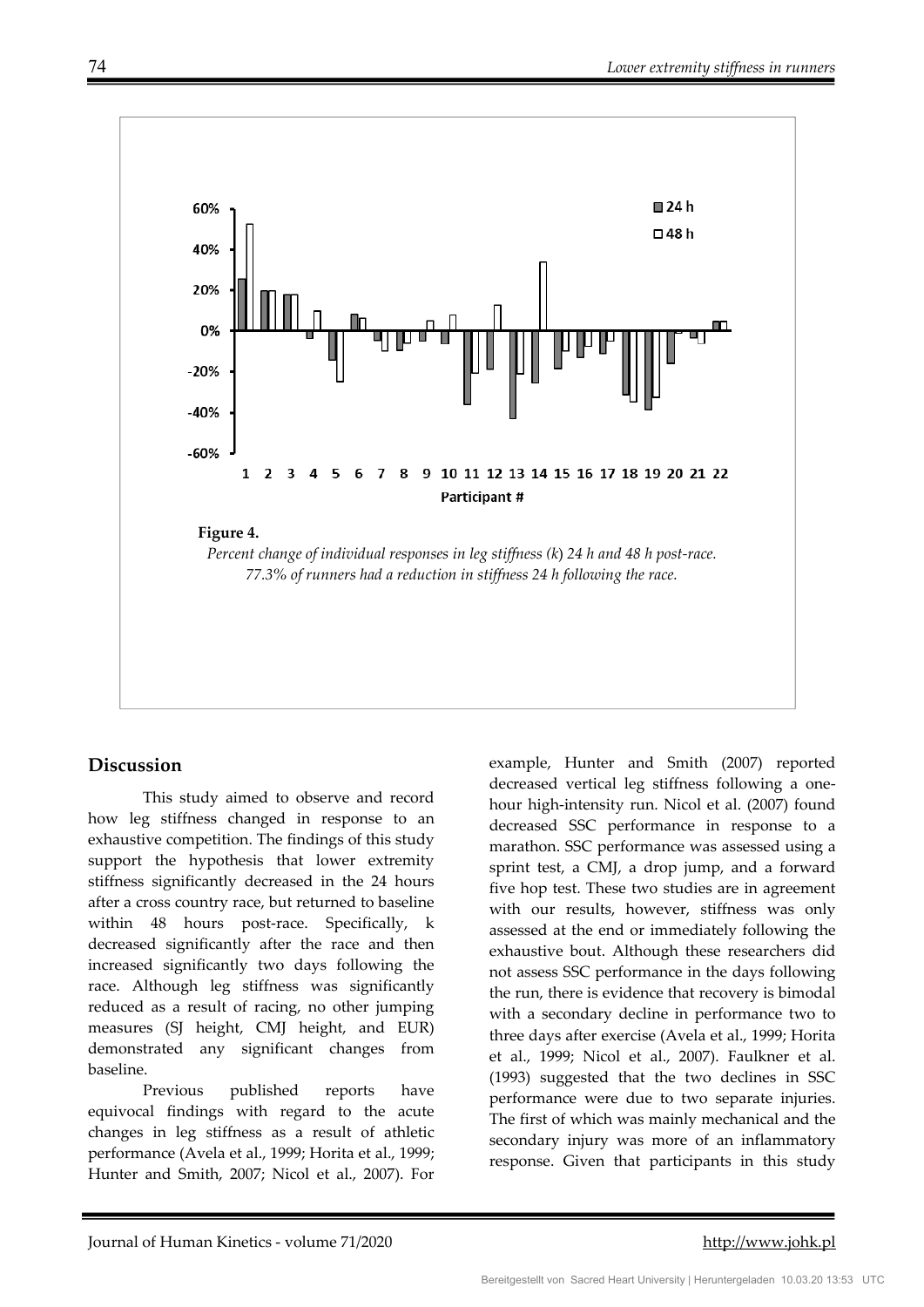were only assessed twice following the race and that the race was substantially shorter than both a marathon and an hour long run, it is hard to ascertain whether the measured leg stiffness decline was the result of a mechanical or inflammatory etiology.

The alterations in leg stiffness pre- and post-race found in this study are in agreement with the previously mentioned reports, but Oliver et al. (2015) reported results that seemingly contradict our findings. They assessed leg stiffness pre- and post-match in a group of youth rugby players over the course of an entire competitive season. They reported that leg stiffness significantly decreased over the course of a season, however, no significant decline was reported when comparing leg stiffness pre- and post-match. While they did not find significance in leg stiffness acutely, their findings support the premise that fatigue has an impact on leg stiffness. It is also possible that acute changes in leg stiffness due to fatigue are more sensitive to a running event than rugby. Possibly supporting this explanation is the fact that they reported acute changes in CMJ performance. Oliver et al. (2015) suggest that the CMJ is a movement specific test for rugby as it mirrors some of the mechanisms involved in the sport. Since running is commonly represented as a simple spring mass model (Farley et al., 1991), it is possible that the HT used in this study was a more runningspecific test. This may also explain why significant differences were only found for leg stiffness and not for the SJ, CMJ, nor the EUR.

There could be several mechanisms which explain why leg stiffness was significantly reduced immediately following a cross country race. A maximal cross country race may elicit decreased neuromuscular performance which influences muscle reflexes as well as muscle and joint stiffness (Komi, 2000). One suggestion for these findings is decreased pre-activation of the lower extremity muscles. Pre-activation, or feedforward muscle activity, plays a primary role in determining leg stiffness (Lehnert et al., 2016; Oliver and Smith, 2010). Nicol et al. (2007) found that following a marathon run, knee flexion immediately following foot contact increased significantly. This may be due to reduced preactivation of the fatigued muscle resulting in a less rapid rebound. Reduced pre-activation has

also been found following a 10-km run (Paavolainen et al., 1999) as well as following a marathon (Avela and Komi, 1998). This may suggest lower pre-activation in the runners of this study during the HT following competition. A less rapid rebound due to this may have led to the decreased k value found in this study. As we did not measure surface electromyography during data collection, there is no possibility to confirm this potential explanation.

Clinically, there may be several important ramifications of the current investigation. Since the HT protocol used to find k requires very little time and is non-strenuous in nature, it can be easily implemented within a competitive season with no ill-effects on runners. While it is not practical for coaches to use force plates to assess leg stiffness in runners, Lloyd et al. (2009) reported that leg stiffness calculated from a contact mat was comparable to a gold standard. Therefore, it may be possible for coaches to monitor leg stiffness frequently during a training cycle. Since increased leg stiffness has been associated with improved running economy and performance (Arampatzis et al., 2001; Barnes et al., 2013, 2015; Saunders et al., 2006; Spurrs et al., 2003), coaches may want to use leg stiffness to appropriately schedule workouts and rest days. While the aggregate k significantly decreased and increased in the two days following the race, there were five participants whose k values did not follow this trend (Figure 4). It is possible that these runners did not provide a maximal effort in the race or that these runners had a faster recovery cycle than the other runners. Alternatively, runners may have required more than one practice session for the HT. Oliver et al. (2014) found that following exercise simulating soccer, leg stiffness increased in half of the participants and decreased in the other half. Pruyn et al. (2013) also suggested that changes in stiffness values throughout a rugby season were found at an individual level. Coaches should be aware that multiple data points will be necessary to understand how runners' leg stiffness responds to training. Multiple data points will also help establish a true baseline prior to making coaching decisions based on leg stiffness values.

There were a few study limitations that should be noted. The male cross country competition was 8 km, while the female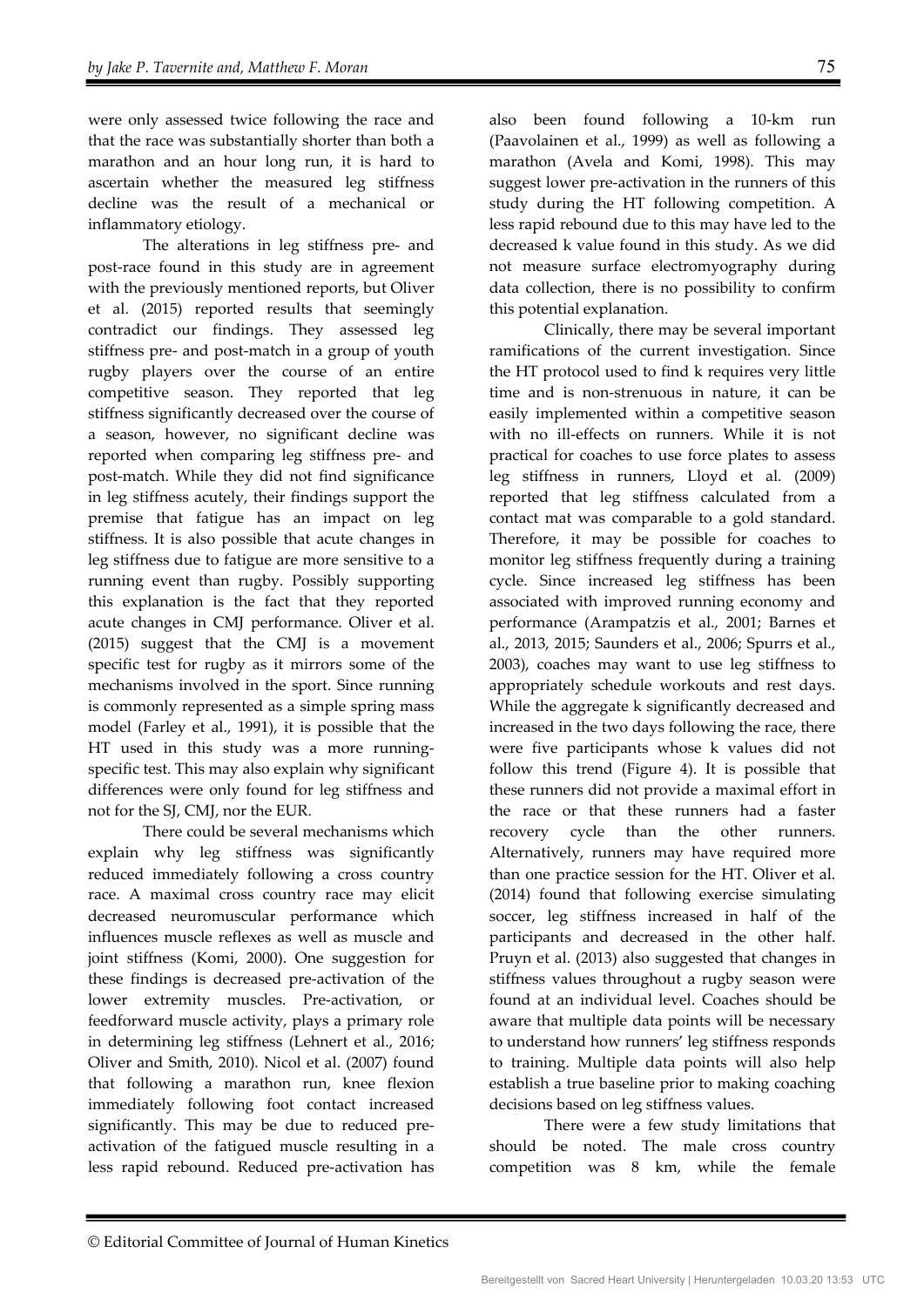competition was 5 km. Therefore, it is possible that there was a discrepancy between leg stiffness between the males and females due to different race distances and a potentially different level of fatigue. In addition, we assumed that all participants provided a maximal effort in the race, but this was not assessed. The first two data collection days (24 h pre-race, 24 h post-race) were tightly controlled with regard to the run that was completed in the preceding 24 hours. However, following the second data collection, participants completed a weekly long run where the run distance and run surface varied between participants. This may have increased the variability of results on the third day of data collection (48 h post-race), but this had no effect on the preceding data collections. Despite these limitations, since these results were collected

within a competitive collegiate cross country season, it increased the ecological validity and potential application of these results.

### **Conclusion**

In a group of collegiate distance runners, leg stiffness significantly decreased in the 24 hours following a maximal effort cross country race. Despite the lack of sensitivity in the SJ, CMJ, and the EUR, significant changes in k in this study suggest that leg stiffness may be a valuable assessment metric in monitoring and coaching distance runners. The findings of this study suggest that future research should focus on how leg stiffness fluctuates throughout a microcylce in response to different types of workouts and recovery efforts.

### **Acknowledgements**

The author kindly thanks J. Vernarelli for assistance with data and statistical analysis.

## **References**

- Arampatzis A, Bruggemann GP, Klapsing GM. Leg stiffness and mechanical energetic processes during jumping on a sprung surface. *Med Sci Sport Exer*, 2001; 33(6): 923–931
- Avela J, Komi PV. Reduced stretch reflex sensitivity and muscle stiffness after long-lasting stretchshortening cycle exercise in humans. *Eur J Appl Physiol O*, 1998; 78(5): 403–410
- Avela J, Kyröläinen H, Komi PV, Rama D. Reduced reflex sensitivity persists several days after long-lasting stretch-shortening cycle exercise. *J Appl Physiol*, 1999; 86(4): 1292–1300
- Barnes KR, Hopkins WG, McGuigan MR, Kilding AE. Warm-up with a weighted vest improves running performance via leg stiffness and running economy. *J Sci Med Sport*, 2015; 18(1): 103–108
- Barnes KR, Hopkins WG, McGuigan MR, Kilding AE. Effects of Different Uphill Interval-Training Programs on Running Economy and Performance. *Int J Sport Physiol*, 2013; 8(6): 639–647
- Butler RJ, Crowell HP, Davis IM. Lower extremity stiffness: implications for performance and injury. *Clin Biomech*, 2003; 18(6): 511–517
- Carroll KM, Bernards JR, Bazyler CD, Taber CB, Stuart CA, DeWeese BH, Sato K, Stone MH. Divergent Performance Outcomes Following Resistance Training Using Repetition Maximums or Relative Intensity. *Int J Sport Physiol*, 2019; 14(1): 46–54
- Cavagna GA, Franzetti P, Heglund NC, Willems P. The determinants of the step frequency in running, trotting and hopping in man and other vertebrates. *J Physiol*, 1998; 399: 81–92
- Conley DL, Krahenbuhl GS. Running economy and distance running performance of highly trained athletes. *Med Sci Sport Exer*, 1980; 12(5): 357–360
- Conley DL, Krahenbuhl GS, Burkett LN, Millar AL. Following Steve Scott: Physiological Changes Accompanying Training. *Physician Sportsmed*, 1984; 12(1): 103–106
- Farley CT, Blickhan R, Saito J, Taylor CR. Hopping frequency in humans: a test of how springs set stride frequency in bouncing gaits. *J Appl Physiol*, 1991; 71(6): 2127–2132
- Faulkner JA, Brooks SV, Opiteck JA. Injury to Skeletal Muscle Fibers During Contractions: Conditions of Occurrence and Prevention. *Phys Ther*, 1993; 73(12): 911–921